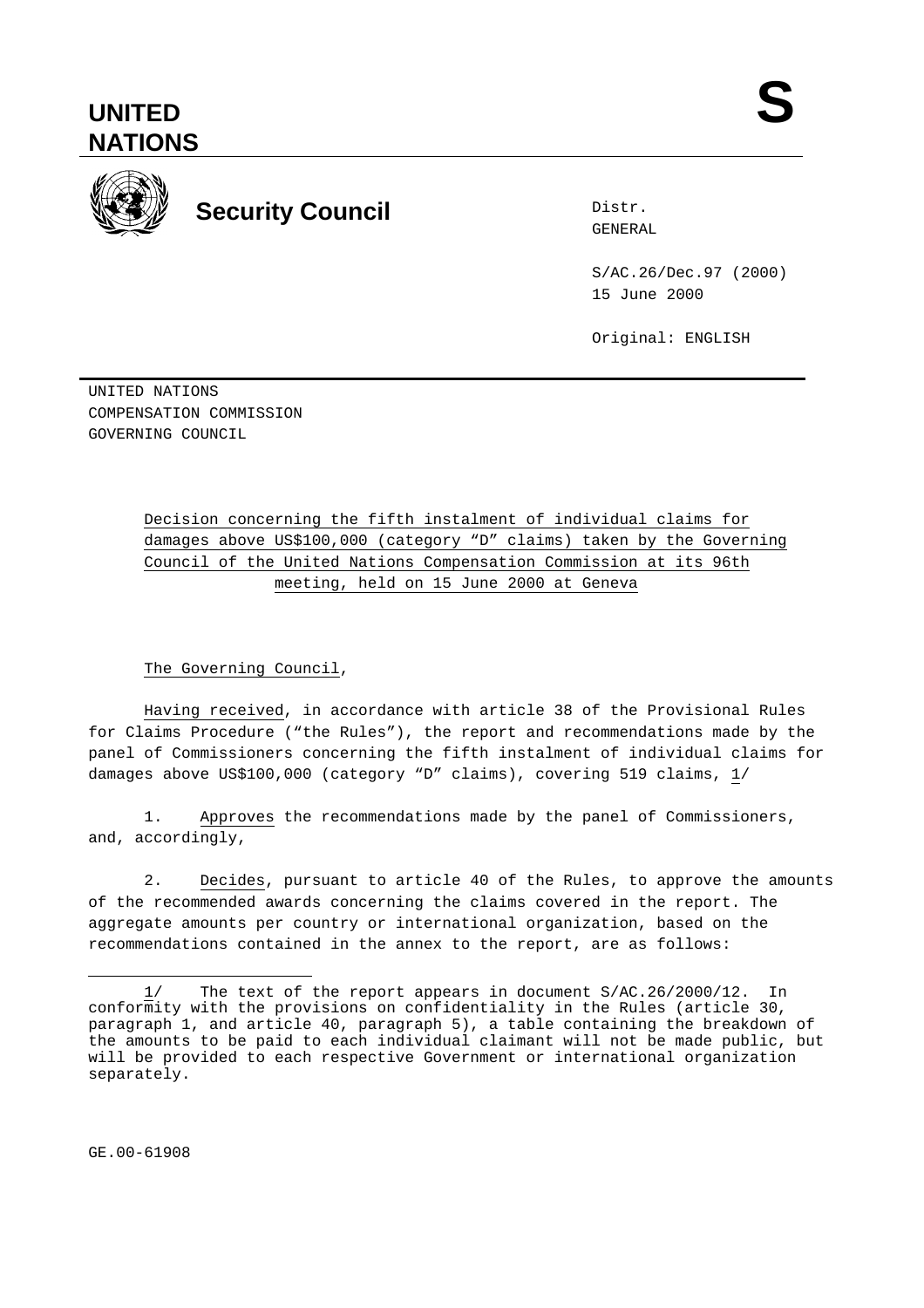## S/AC.26/Dec.97 (2000) Page 2

| Country or<br>international<br>organization | Number of<br>claims<br>recommended<br>for payment | Number of<br>claims not<br>recommended<br>for payment | Amount of<br>compensation<br>claimed (US\$) | Amount of<br>compensation<br>recommended<br>(US\$) |
|---------------------------------------------|---------------------------------------------------|-------------------------------------------------------|---------------------------------------------|----------------------------------------------------|
| Algeria                                     | $\mathbf{1}$                                      |                                                       | 99,695.50                                   | 20,010.22                                          |
| Australia                                   | $1\,$                                             |                                                       | 243, 321.59                                 | 100,613.39                                         |
| Austria                                     | 1                                                 |                                                       | 193,658.40                                  | 31, 340.52                                         |
| Canada                                      | 10                                                | 1                                                     | 1,287,398.01                                | 311, 443.54                                        |
| France                                      | $\mathbf 1$                                       | $\mathbf{1}$                                          | 270,791.51                                  | 11,015.57                                          |
| Germany                                     | $\overline{4}$                                    | $\mathbf{1}$                                          | 593,911.80                                  | 288,807.51                                         |
| Greece                                      | 1                                                 |                                                       | 145,340.00                                  | 20,000.00                                          |
| India                                       | 179                                               | 29                                                    | 38, 145, 753. 53                            | 5,101,591.40                                       |
| Ireland                                     | $\mathbf 1$                                       | $\mathbf{1}$                                          | 840,918.00                                  | 167,759.24                                         |
| Italy                                       | 3                                                 |                                                       | 692,887.58                                  | 128,363.61                                         |
| Jordan                                      | 38                                                | 1                                                     | 10,767,960.07                               | 1,626,531.98                                       |
| Kuwait                                      | 121                                               | $\overline{a}$                                        | 42, 210, 244.61                             | 31,838,923.83                                      |
| Lebanon                                     | 3                                                 |                                                       | 798,692.03                                  | 273,550.63                                         |
| Morocco                                     | $\mathbf 1$                                       |                                                       | 101,785.20                                  | 65,875.76                                          |
| Pakistan                                    | 5                                                 |                                                       | 1,422,430.60                                | 617,591.08                                         |
| Philippines                                 | $\mathbf 1$                                       |                                                       | 110,847.00                                  | 39,020.02                                          |
| Poland                                      | $\mathbf{1}$                                      |                                                       | 48,961.00                                   | 19,134.95                                          |
| Sudan                                       | 13                                                |                                                       | 1,927,272.21                                | 367,002.85                                         |
| Sweden                                      | $\mathbf{2}$                                      |                                                       | 324, 341.60                                 | 108,508.62                                         |
| Syrian Arab<br>Republic                     | 6                                                 |                                                       | 510,104.61                                  | 313,180.53                                         |
| United<br>Kingdom                           | 33                                                | 6                                                     | 13, 112, 235.51                             | 2,007,252.42                                       |
| United States                               | 23                                                | -                                                     | 5,063,997.59                                | 2,070,997.53                                       |
| UNDP Kuwait                                 | $\mathbf{1}$                                      |                                                       | 134,993.08                                  | 106,407.11                                         |
| <b>UNDP</b><br>Washington                   | $\sqrt{2}$                                        |                                                       | 80,719.96                                   | 2,076.00                                           |
| UNHCR Canada                                | $\mathbf{1}$                                      |                                                       | 533,000.00                                  | 95, 433.57                                         |
| UNRWA Gaza                                  | 3                                                 |                                                       | 308,715.39                                  | 133, 491.58                                        |
| Total                                       | 456                                               | 42                                                    | 119,969,976.38                              | 45,865,923.46                                      |